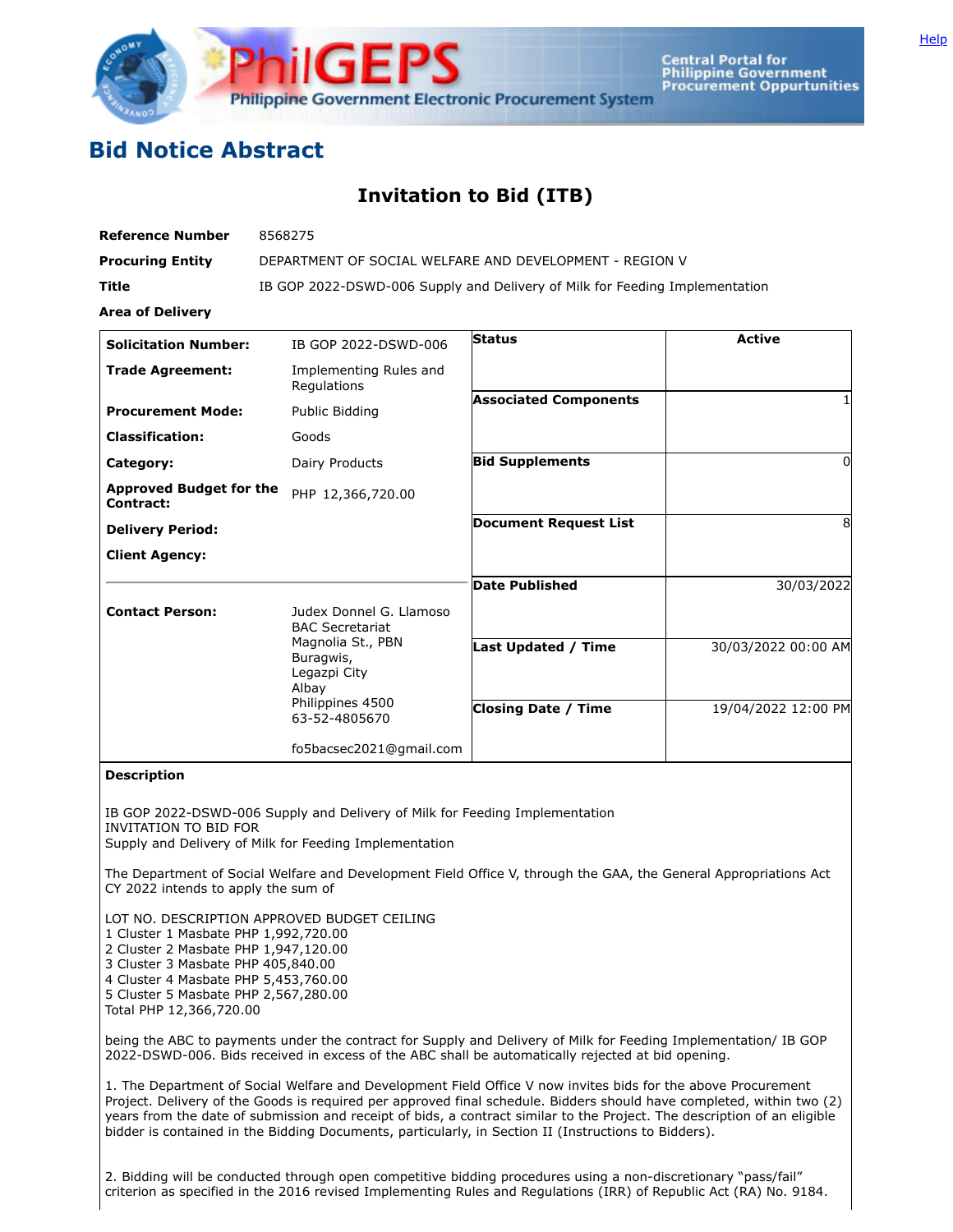a. Bidding is restricted to Filipino citizens/sole proprietorships, partnerships, or organizations with at least sixty percent (60%) interest or outstanding capital stock belonging to citizens of the Philippines, and to citizens or organizations of a country the laws or regulations of which grant similar rights or privileges to Filipino citizens, pursuant to RA No. 5183.

3. Prospective Bidders may obtain further information from Department of Social Welfare and Development Field Office V and inspect the Bidding Documents at the address given below during 8:00AM to 4:00PM (Except Saturdays, Sundays & Holidays).

4. A complete set of Bidding Documents may be acquired by interested Bidders on March 30, 2022 from the given address and website(s) below and upon payment of the applicable fee for the Bidding Documents, pursuant to the latest Guidelines issued by the GPPB, in the amount of: Lot No. Amount of Bid Docs Fee Lot 1, 2, and 5 individually Php 5,000.00 Lot 4 Php 10,000.00 Lot 3 Php 5,000.00

Lot 1-5 Php 25,000.00

The Procuring Entity shall allow the bidder to present its proof of payment for the fees by presenting it in person, or sending it through email.

NOTE: For lot procurement, the maximum fee for the Bidding Documents for each lot shall be based on its ABC, in accordance with the Guidelines issued by the GPPB; provided that the total fees for the Bidding Documents of all lots shall not exceed the maximum fee prescribed in the Guidelines for the sum of the ABC of all lots.

Bidders may pay through bank deposit or fund transfer to DSWD – Trust Fund DBP Account No. 0-01077-615-4

5. The Department of Social Welfare and Development Field Office V will hold a Pre-Bid Conference on April 7, 2022 2:00PM through video conferencing via Google Meet, which shall be open to prospective bidders.

6. Bids must be duly received by the BAC Secretariat through (i) manual submission at the office address indicated below, on or before 12:00 PM, April 19, 2022. Late bids shall not be accepted.

7. All Bids must be accompanied by a bid security in any of the acceptable forms and in the amount stated in ITB Clause 14.

8. Bid opening shall be on April 19, 2022, 2:00 PM via Google Meet. Bids will be opened in the presence of the bidders' representatives who choose to attend the activity. Meeting links will be available upon request through the official BAC Secretariat email address below.

9. The Department of Social Welfare and Development Field Office V reserves the right to reject any and all bids, declare a failure of bidding, or not award the contract at any time prior to contract award in accordance with Sections 35.6 and 41 of the 2016 revised IRR of RA No. 9184, without thereby incurring any liability to the affected bidder or bidders.

10. For further information, please refer to:

JUDEX DONNEL G. LLAMOSO Head, Procurement & BAC Secretariat DSWD FO V, Government Center Site, Rawis, Legazpi City 4500 Email address: bacsec.fo5@dswd.gov.ph

11. You may visit the following websites:

For downloading of Bidding Documents: fo5.dswd.gov.ph

March 30, 2022

(Sgd.) MARISSA M. PAESTE BAC Chairperson

## **Pre-bid Conference**

**Date Time Venue**

07/04/2022 1:00:00 PM via Google Meet